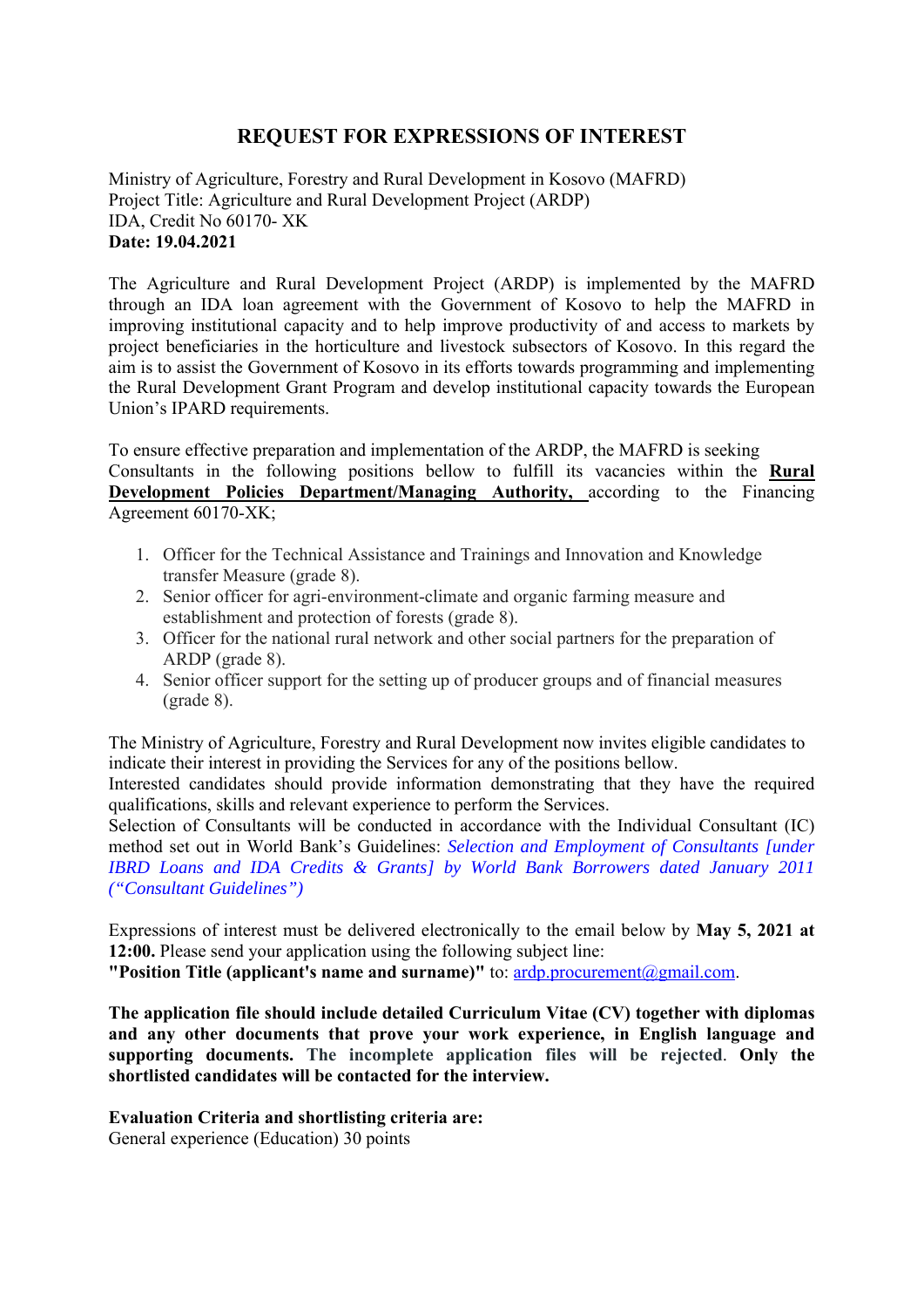Specific Experience (Specific work experience) 50 points English language and computer operation 20 points

Further information can be obtained at the address below during office hours *i.e. 08:00 to 16:00h.*

Ministry of Agriculture and Rural Development Agriculture and Rural Development Project (ARDP) Project Implementation Unit – PIU Tel: +381 38 224 965 E-mail: *ardp.procurement@gmail.com*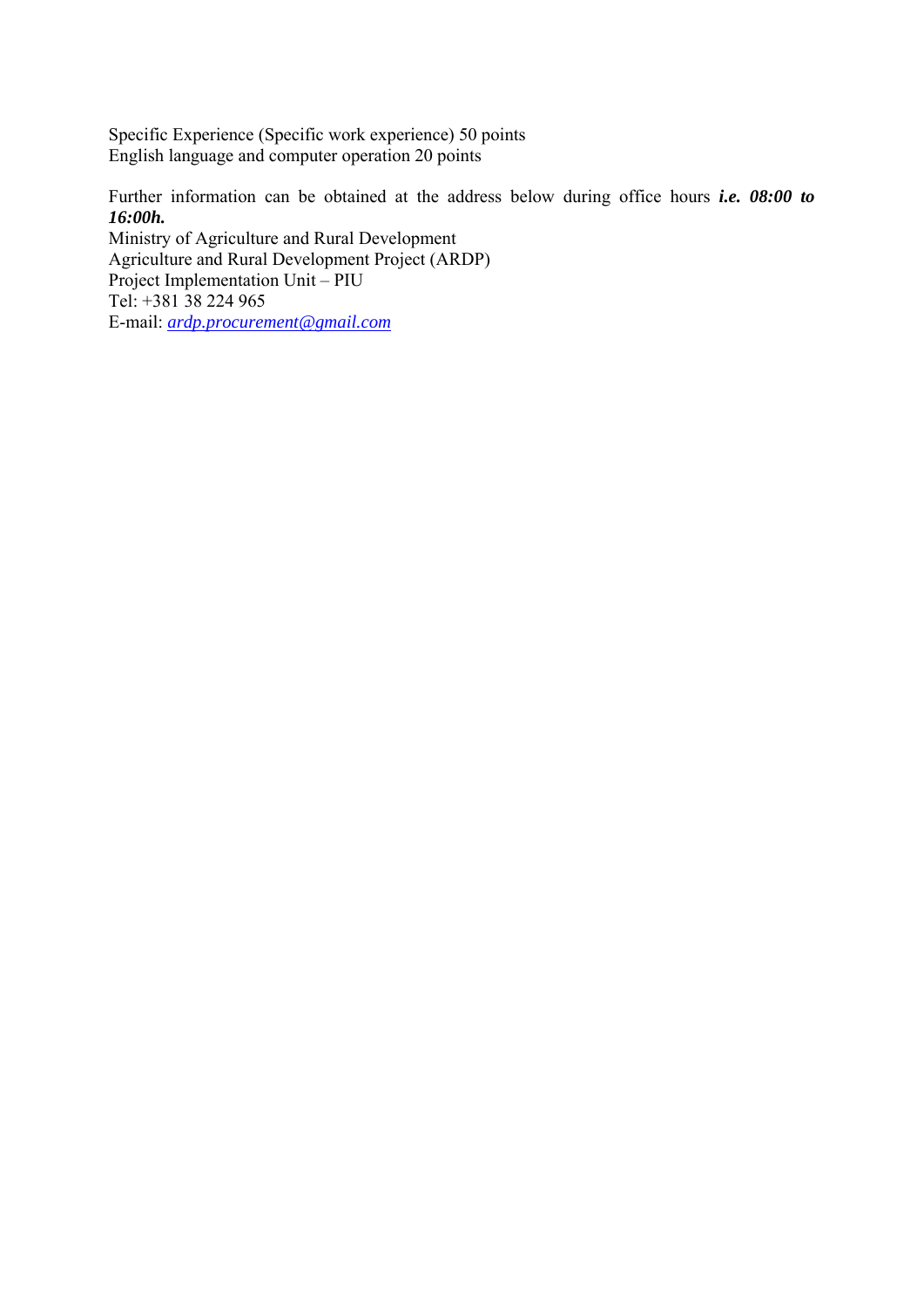### **Job description**

| 1. Institution Name             | Ministry of Agriculture, Forestry and Rural Development     |
|---------------------------------|-------------------------------------------------------------|
| 2. Name of Job Position         | Officer for the Technical Assistance and Trainings and      |
|                                 | Innovation and Knowledge transfer Measure                   |
| 3. Position Budget coed / Place |                                                             |
| of work                         |                                                             |
|                                 |                                                             |
| 4. Functional Category          | Professional level                                          |
|                                 |                                                             |
| 5. Grade                        | 8                                                           |
|                                 |                                                             |
| 6. Type of position             | Permanent                                                   |
|                                 |                                                             |
| 7. Department                   | Rural Development Policies Department (DPZHR)               |
|                                 |                                                             |
| 8. Division/Unit                | Technical Assistance, Communication and PR Division         |
| 9. Reports to                   |                                                             |
|                                 | Head of Technical Assistance, communication and PR Division |
| 10. Place of work               | Rr. Ukshin Hoti - Kompleksi "Ramiz Sadiku"                  |
|                                 | 10000 Prishtinë, Republika e Kosovës                        |
|                                 |                                                             |

11. Scope of work

Preparation of measures; technical assistance, improvement of training, advisory services and innovation and knowledge transfer.

Coordinate all stakeholders related to these measures to enhance the stakeholders' role in the programming and implementation of ARDP and to be able to participate in rural policy at local, regional, national and EU level.

In base of the supporting documents, the employee is responsible for the preparation of the technical measures and legal acts of the measures.

12. Main Tasks

- 1. Preparation of annually action plans and technical measure for Technical Assistance
- 2. Preparation of the technical measure improvement of training
- 3. Preparation of the technical measure advisory services
- 4. Preparation of the technical measure innovation and knowledge transfer
- 5. Support in the preparation of legal acts and compliance of such measures
- 6. The organization of all consulting meetings with all social and economic partners of the sector and other Ministries for the preparation of the Program (long term and annually)
- 7. Other tasks required by the Supervisor

13. Supervision responsibilities

| -irade | $\sim$<br>lovees<br>Jumbor -<br>$\sim$ 1<br>--- |
|--------|-------------------------------------------------|
|        |                                                 |

14. Level of Financial Responsibility

No financial responsibility

### 15. Basic Requirements

- Graduated in agro-economics, economics or similar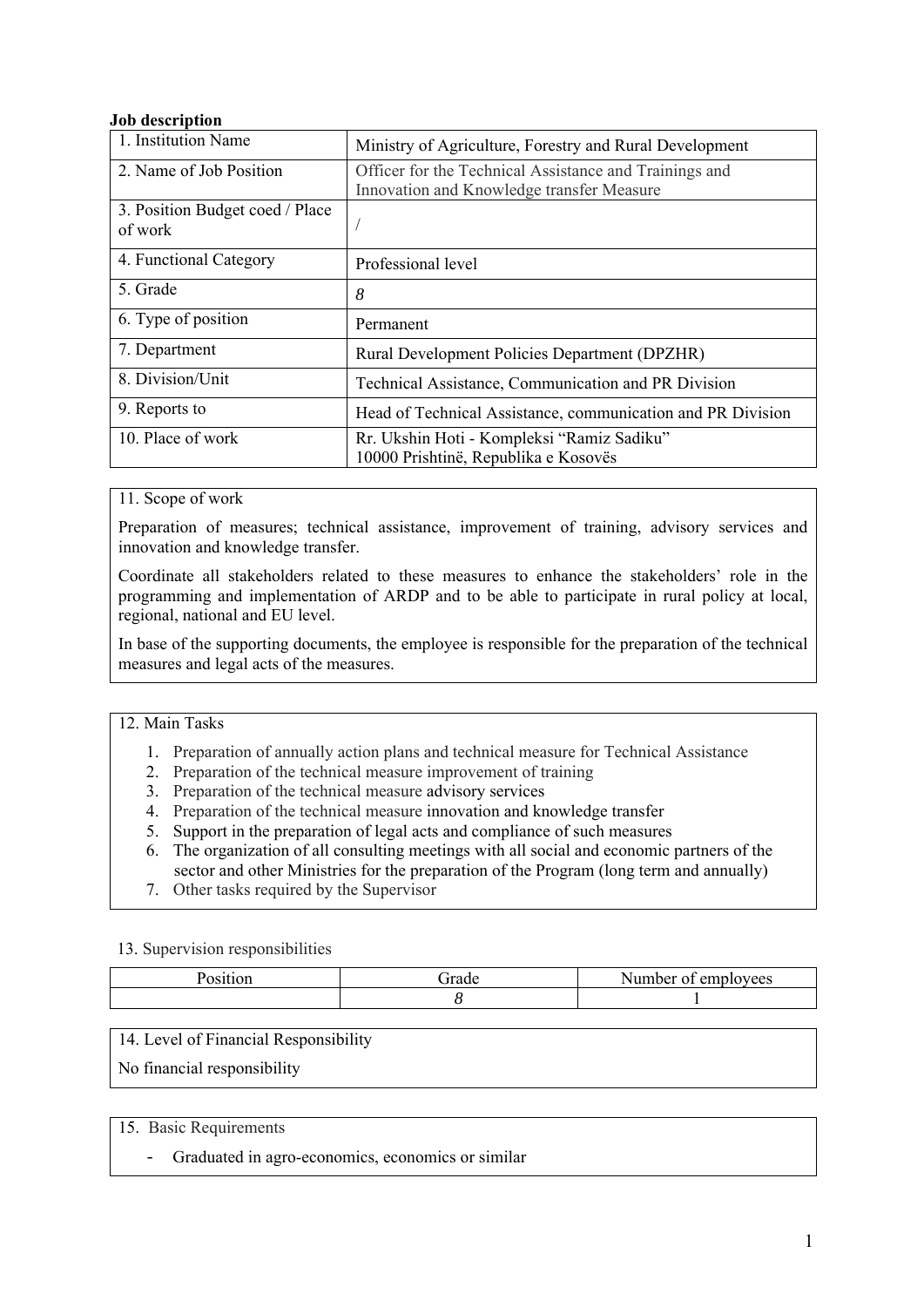- 3 years of working experience
- At least 2 years' experience related to specific professional experience in relation to the requirements of the position; experience in providing technical assistance through advice, training or expertise to assist institutional and /or agri-rural sector capacity development is an advantage;
- Experience in introduction or implementation of innovation concepts and actions preferably with focus on agri-rural, social and economic development etc.
- Experience with the relevant legal framework in the country and EU,
- Experience in the agriculture sector and/or with stakeholders representing other economic sectors is an advantage,
- Good managing and organizing capabilities
- Good computer skills
- Excellent knowledge of English in written and spoken
- Experience in the application of EU Projects (preferable)
- Specific professional experience in agriculture and rural development (preferable)

### 16. Usual characteristics of the work environment, if any

- **English knowledge is compulsory**
- work under pressure (quantity and quality of work)
- Overtime work

### 17. **Approval and signatures**

*Direct supervisor* 

| Name                                                                     | Signature | Date |
|--------------------------------------------------------------------------|-----------|------|
| <b>Head of Technical</b><br>Assistance, communication<br>and PR Division |           |      |

### *Human resource*

| Name | Signature | Date |
|------|-----------|------|
|      |           |      |

| Name | Signature | Date |
|------|-----------|------|
|      |           |      |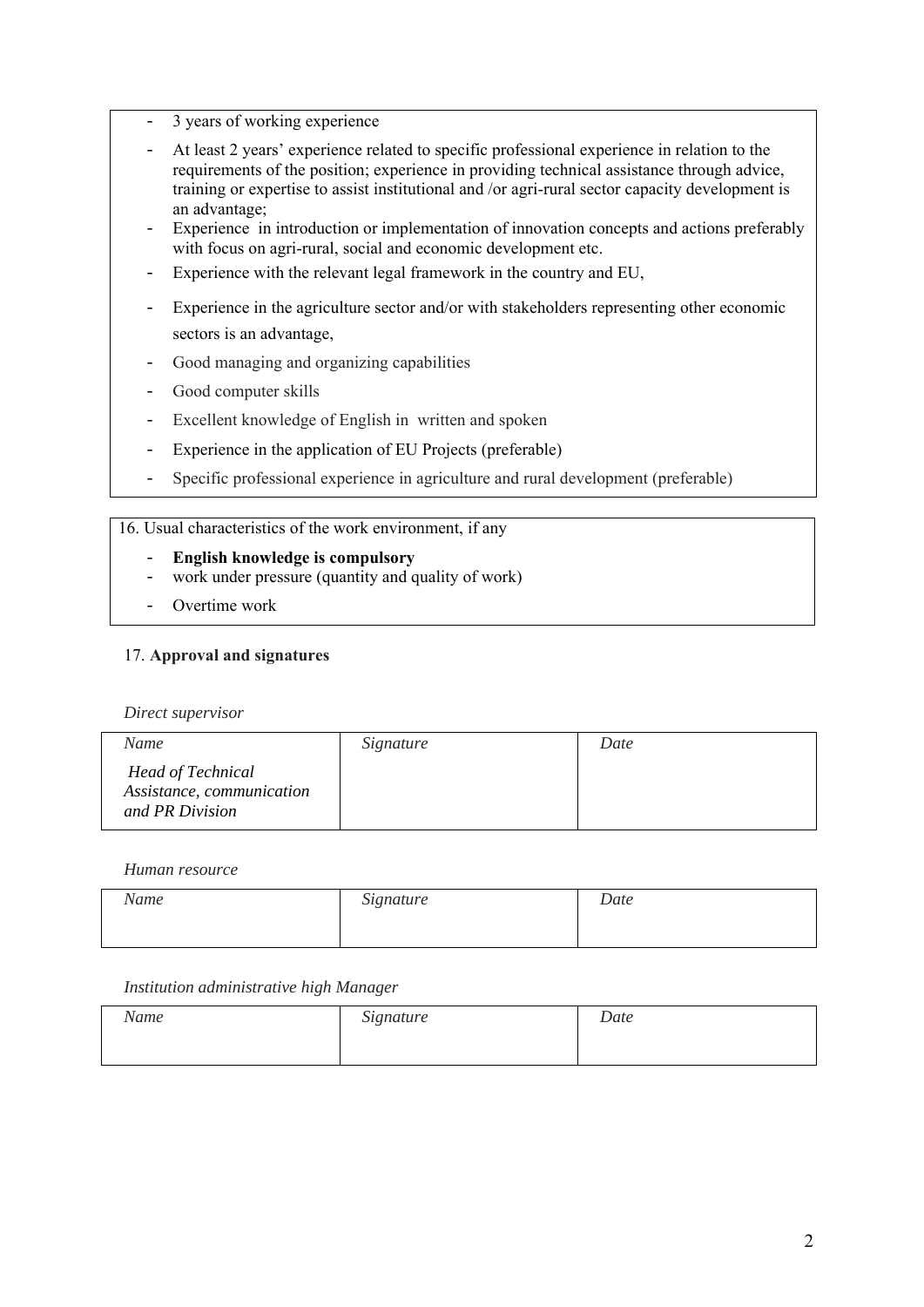### **Job description**

| 1. Institution Name                        | Ministry of Agriculture, Forestry and Rural Development                                                                |
|--------------------------------------------|------------------------------------------------------------------------------------------------------------------------|
| 2. Name of Job Position                    | Senior officer for agri-environment-climate and organic farming<br>measure and establishment and protection of forests |
| 3. Position Budget coed / Place<br>of work |                                                                                                                        |
| 4. Functional Category                     | Professional level                                                                                                     |
| 5. Grade                                   | 8                                                                                                                      |
| 6. Type of position                        | Permanent                                                                                                              |
| 7. Department                              | Rural Development Policies Department (DPZHR)                                                                          |
| 8. Division/Unit                           | Environmental division and less favorable areas                                                                        |
| 9. Reports to                              | Environmental and less favorable areas Head of Division                                                                |
| 10. Place of work                          | Rr. Ukshin Hoti - Kompleksi "Ramiz Sadiku"<br>10000 Prishtinë, Republika e Kosovës                                     |

### **11. Scope of Work**

Preparation of measures; agri-environment-climate and organic farming measure and establishment and protection of forests

Coordinate all stakeholders related to these measures to enhance the stakeholders' role in the programming and implementation of ARDP and to be able to participate in rural policy at local, regional, national and EU level.

In base of the supporting documents, the employee is responsible for the preparation of the technical measures and legal acts of the measures.

## **12. Main tasks**

- 1. Preparation of the agri-environment-climate and organic farming measure
- 2. Preparation of the establishment and protection of forests measure
- 3. Support in the preparation of legal acts and compliance of such measures
- 4. The organization of all consulting meetings with all social and economic partners of the sector and other Ministries for the preparation of the Program (long term and annually)
- 5. Definition of Mountainous areas and other LFA
- 6. Other tasks required by supervisor

### **13. Supervision responsibilities**

| Title of Job Position | Frade         | Number of Employees |
|-----------------------|---------------|---------------------|
|                       | To be defined |                     |

## **14. Level of Financial responsibility**

No financial responsibility

### **15. Basic Requirements**

- Graduated in agro-environment, agro-economics, economy or similar,
- 3 years of working experience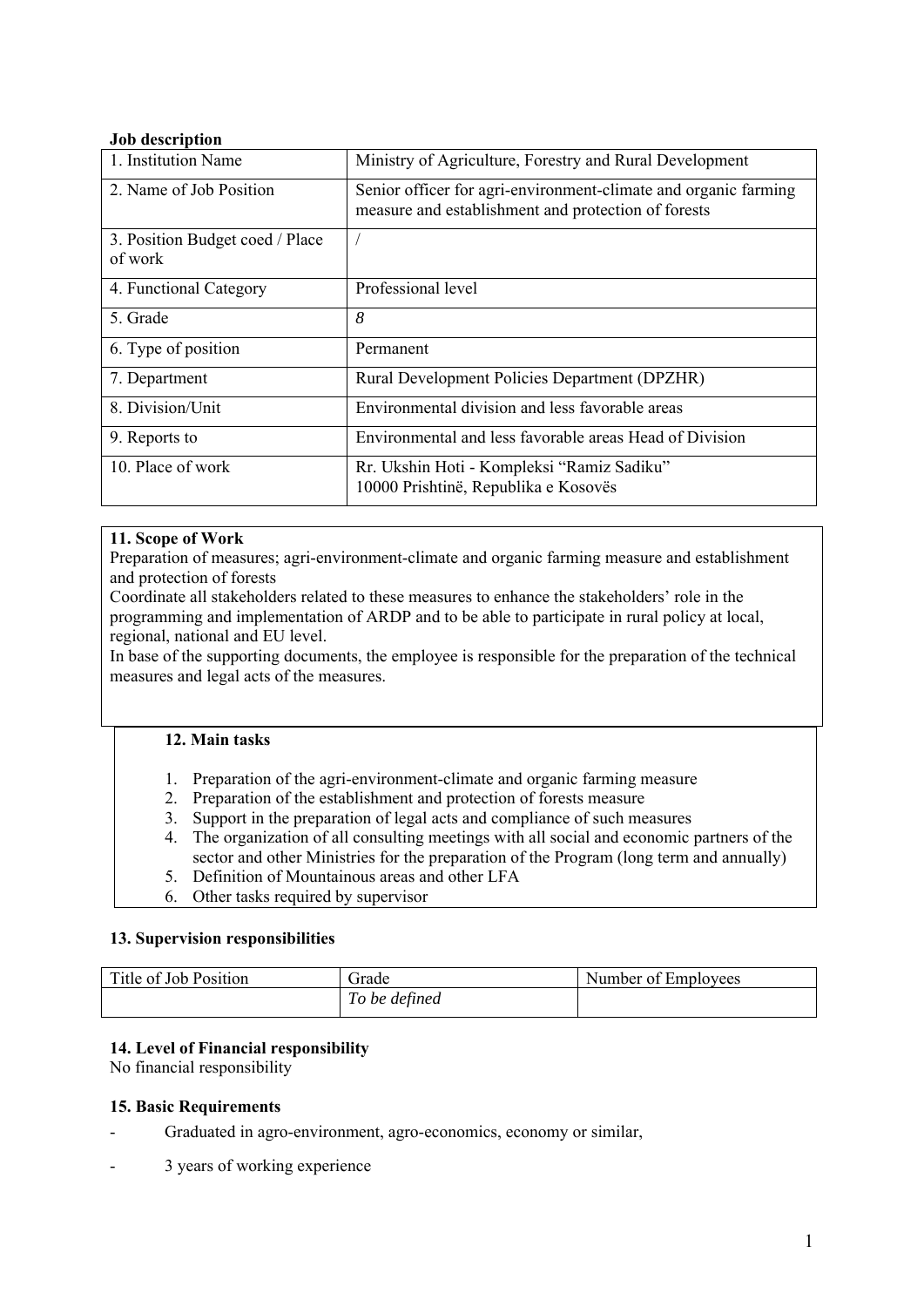- At least 2 years' experience of specific professional experience in environmental or agroenvironmental policy and/or sustainable development policy:
- Experience in environmental management, agro-environmental practices for sustainable agriculture development and environmental conservation; organic farming practices, requirement for legal reforms; and climate change adaptation measures would be an advantage,
- Experience in the relevant legal framework in the country and EU,
- Experience in the agriculture sector and/or with stakeholders representing other economic sectors is an advantage,
- Capabilities to finalize all requested tasks independently,
- Good knowledge of Computer programs,
- Excellent knowledge of English.

### **16. Specific needs of the work environment, if any**

- English knowledge is compulsory
- work under pressure (quantity and quality of work)
- Overtime work

### **17. Signatures and approvals**

#### *Direct supervisor*

| Name                                                         | Signature | Date |
|--------------------------------------------------------------|-----------|------|
| Environmental and Les<br>favorable areas Head of<br>Division |           |      |

#### *Human resource*

| Name | Signature | Date |
|------|-----------|------|
|      |           |      |

| Name | Signature | Date |
|------|-----------|------|
|      |           |      |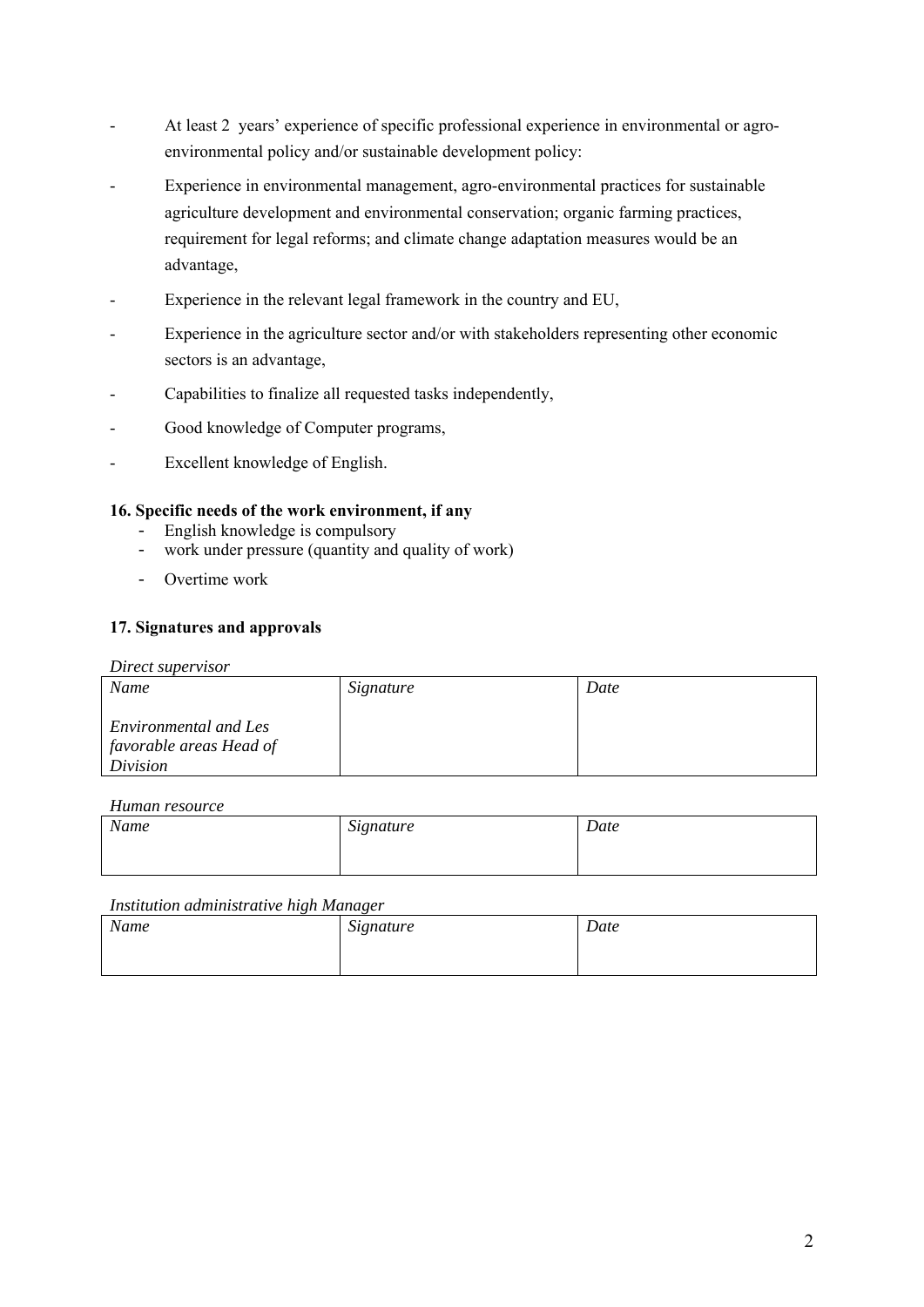### **Job description**

| 1. Institution Name                        | Ministry of Agriculture, Forestry and Rural Development                                         |
|--------------------------------------------|-------------------------------------------------------------------------------------------------|
| 2. Name of Job Position                    | Officer for the national rural network and other social partners for<br>the preparation of ARDP |
| 3. Position Budget code / Place<br>of work |                                                                                                 |
| 4. Functional Category                     | Professional level                                                                              |
| 5. Grade                                   | 8                                                                                               |
| 6. Type of position                        | Permanent                                                                                       |
| 7. Department                              | Rural Development Policies Department (DPZHR)                                                   |
| 8. Division/Unit                           | Rural Development and Coordination Division                                                     |
| 9. Reports to                              | Head of Rural Development and coordination Division                                             |
| 10. Place of work                          | Rr. Ukshin Hoti - Kompleksi "Ramiz Sadiku"<br>10000 Prishtinë, Republika e Kosovës              |

### **11. Scope of work**

To support the establishment of the National Rural Network to enhance the stakeholders' role in the programming and implementation of ARDP and to be able to participate in rural policy at local, regional, national and EU level.

In base of the supporting documents, the employee is responsible for the preparation of the legal acts and support measure for supporting NRN.

### **12. Main Tasks**

- 1. Preparation of legal acts for establishment and functionality of National Rural Network
- 2. Preparation of Call for Application for the Rural Network
- 3. The organization of all consulting meetings with all social and economic partners of the sector and other Ministries for the preparation of the Program (long term and annually) 4. Other tasks required by the Supervisor

## **13. Supervision responsibilities**

| Title of Job Position | frade | Number of Employees |
|-----------------------|-------|---------------------|
|                       | ີ     |                     |

## **14. Level of Financial responsibility**

No financial responsibility

## **15. Basic Requirements**

- Law degree, economy or agro economics
- 3 years of working experience,
- At least 2 years' experience related to specific professional experience in relation to the requirements of the position; experience working with NGOs and/or other private sector organization groups;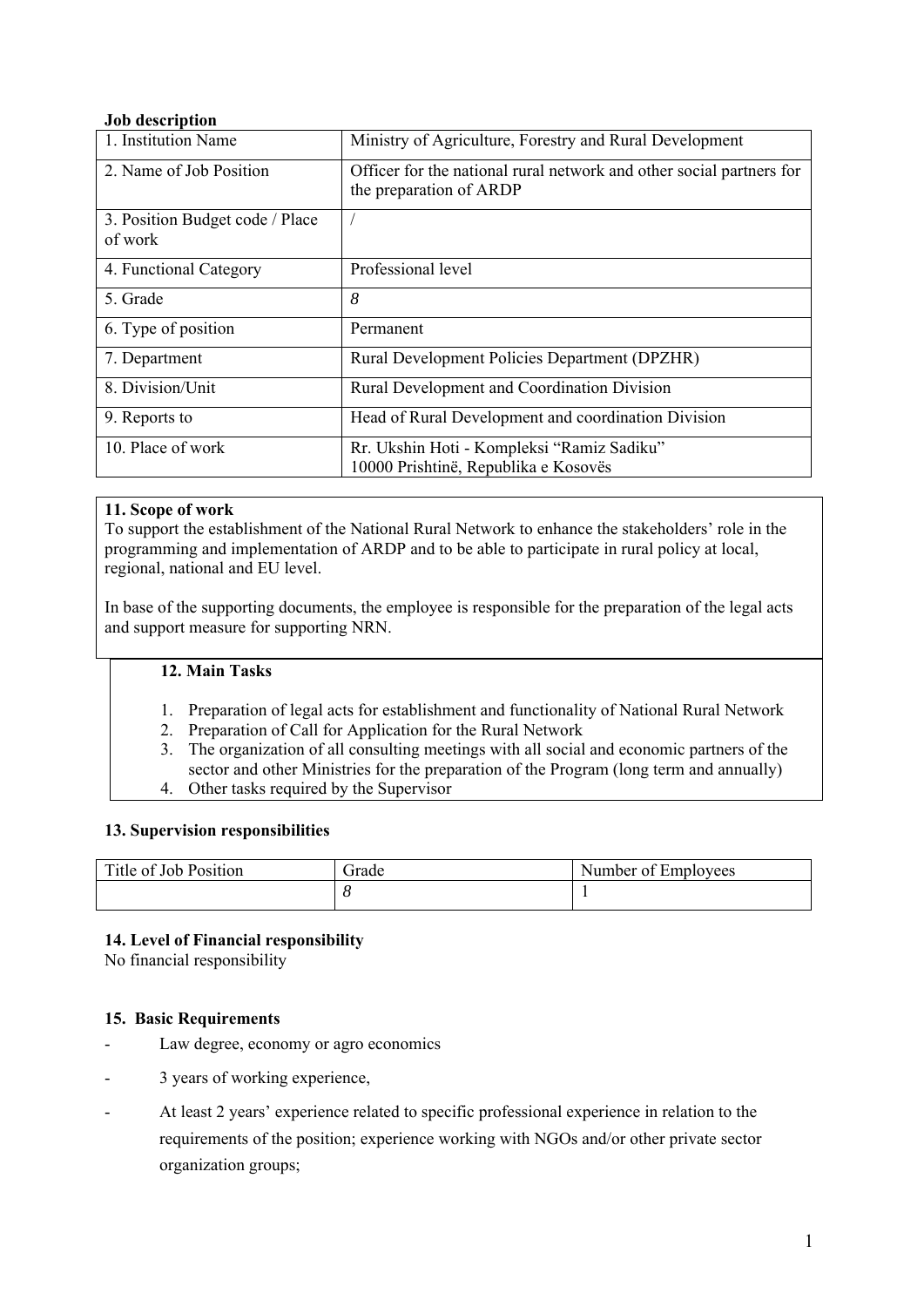- Experience in the relevant legal framework of the country and EU,
- Experience in the agriculture sector and/or with stakeholders representing other economic sectors is an advantage,
- Familiarity with participatory approach techniques, stakeholders' consultation processes would be an advantage,
- Capabilities to finalize all requested tasks,
- Good managing and organizing capabilities,
- Good knowledge of Computer programs,
- Excellent knowledge of English written and spoken.

### **16. Specific needs of the work environment, if any**

- **English knowledge is compulsory**
- Work under pressure (quantity and quality of work)
- Overtime work

### **17. Approval and signatures**

#### *Direct supervisor*

| Name                                                       | Signature | Date |
|------------------------------------------------------------|-----------|------|
| Director of Rural Development<br>and Coordination Division |           |      |

### *Human resource*

| Name | Signature | Date |
|------|-----------|------|
|      |           |      |

| Name | Signature | Date |
|------|-----------|------|
|      |           |      |
|      |           |      |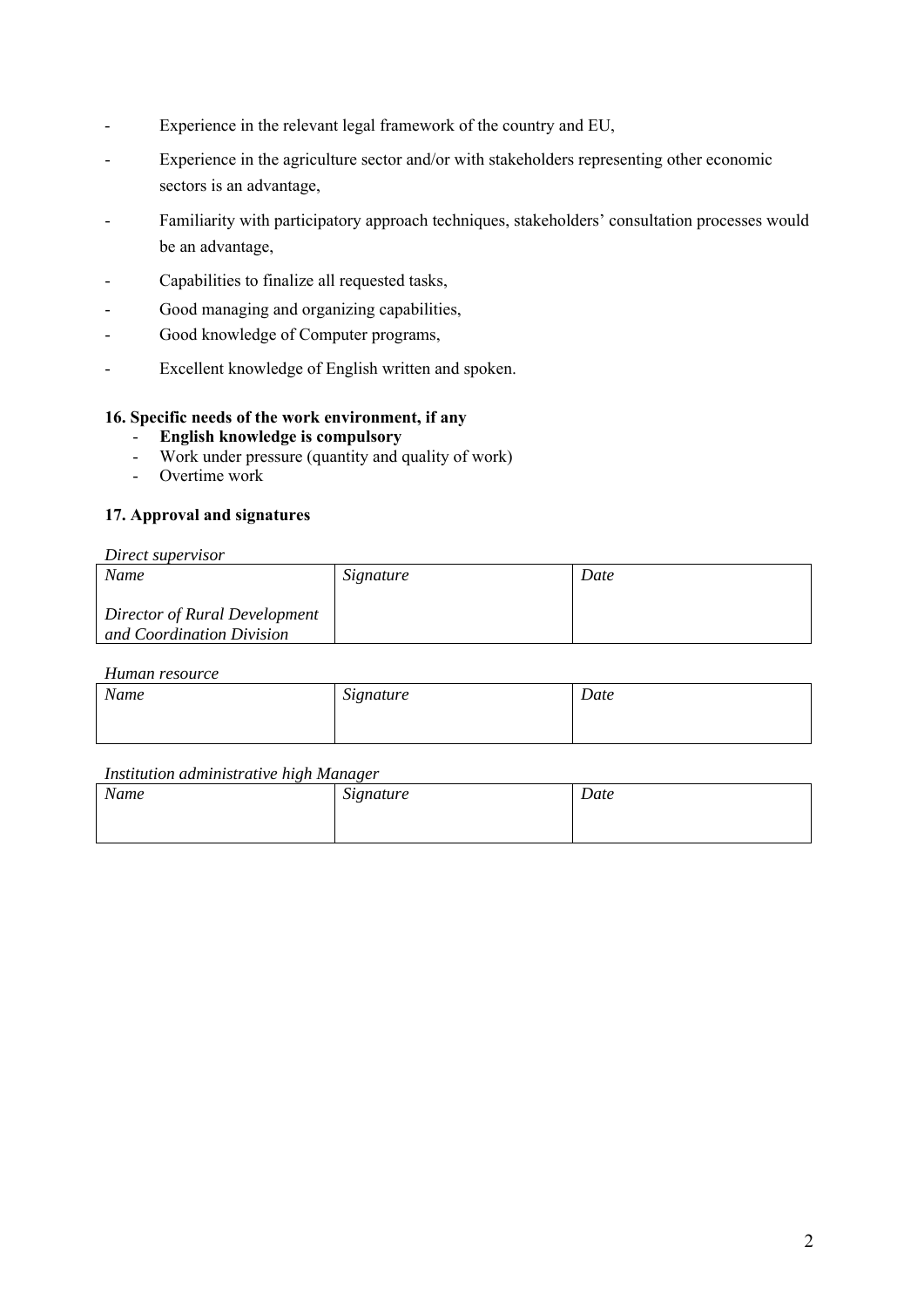### **Job description a**

| 1. Institution Name                        | Ministry of Agriculture, Forestry and Rural Development                                   |  |
|--------------------------------------------|-------------------------------------------------------------------------------------------|--|
| 2. Name of Job Position                    | Senior officer support for the setting up of producer groups and of<br>financial measures |  |
| 3. Position Budget code / Place<br>of work |                                                                                           |  |
| 4. Functional Category                     | Professional level                                                                        |  |
| 5. Grade                                   | 8                                                                                         |  |
| 6. Type of position                        | Permanent                                                                                 |  |
| 7. Department                              | Rural Development Policies Department (DPZHR)                                             |  |
| 8. Division/Unit                           | Rural Development and Coordination Division                                               |  |
| 9. Reports to                              | Head of Rural Development and Coordination Division                                       |  |
| 10. Place of work                          | Rr. Ukshin Hoti - Kompleksi "Ramiz Sadiku"<br>10000 Prishtinë, Republika e Kosovës        |  |

## **11. Scope of work**

Preparation of measures; support for the setting up of producer groups and of financial measures.

Coordinate all stakeholders related to these measures to enhance the stakeholders' role in the programming and implementation of ARDP and to be able to participate in rural policy at local, regional, national and EU level.

In base of the supporting documents, the employee is responsible for the preparation of the technical measures and legal acts of the measures.

## **12. Main Tasks**

| Preparation support for the setting up of producer groups measure                                     |  |
|-------------------------------------------------------------------------------------------------------|--|
| 2.<br>Preparation of financial measures                                                               |  |
| 3.<br>Support in the preparation of legal acts and compliance of such measures                        |  |
| 4.<br>The organization of all consulting meetings with all social and economic partners of the sector |  |
| and other Ministries for the preparation of the Program (long term and annually)                      |  |
| 5.<br>Other tasks required by the Supervisor                                                          |  |

### **13. Supervision responsibilities**

| Title of .<br>$\mathbf{\mathbf{r}}$<br>Job Position | frade | Number of<br>Emplovees |
|-----------------------------------------------------|-------|------------------------|
|                                                     |       |                        |

## **14. Level of Financial responsibility**

*No financial responsibility* 

### **15. Basic Requirements**